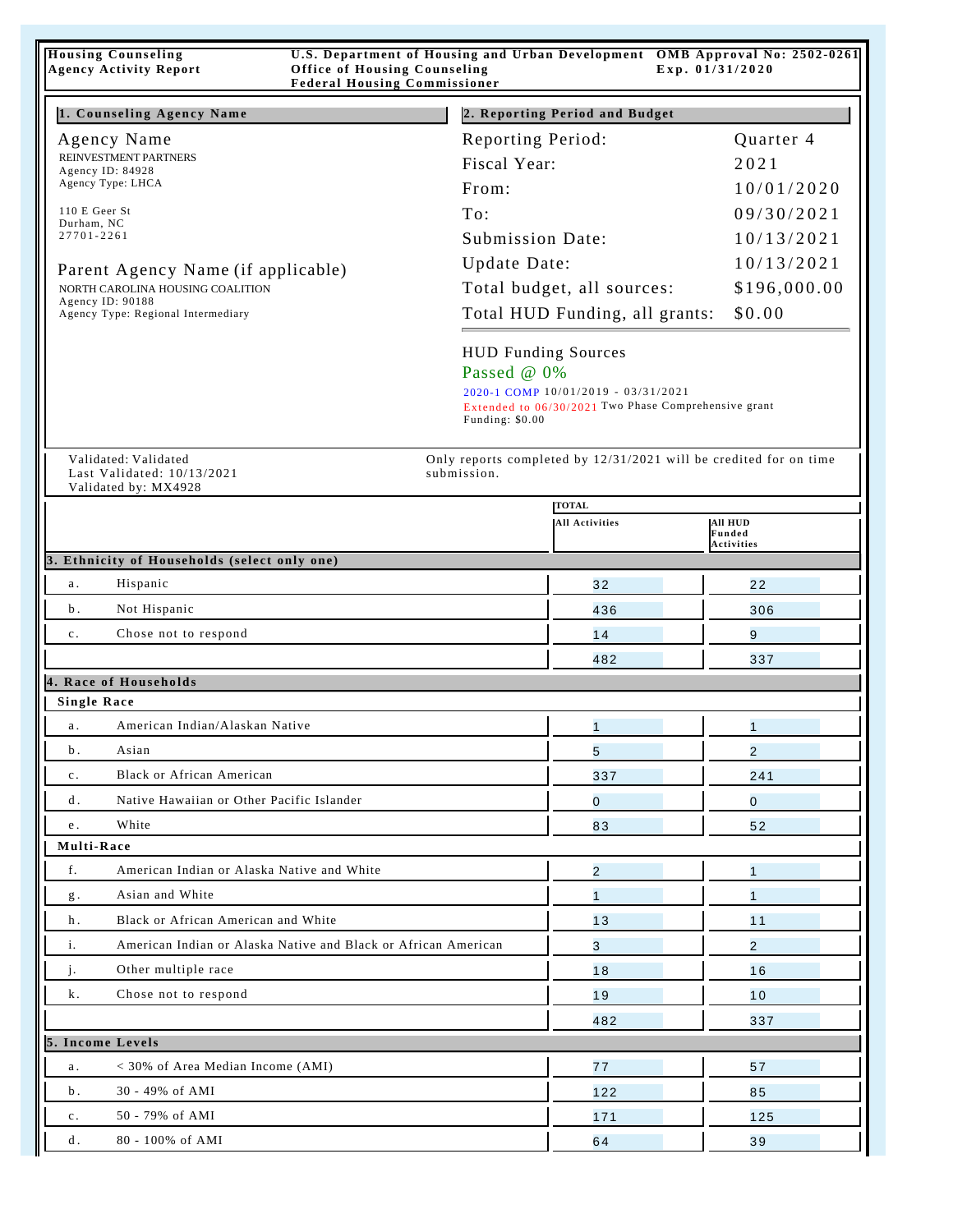| e.                   | $>100\%$ AMI                                                                                                                                                                                                              | 46             | 29             |  |  |  |
|----------------------|---------------------------------------------------------------------------------------------------------------------------------------------------------------------------------------------------------------------------|----------------|----------------|--|--|--|
| f.                   | Chose not to respond                                                                                                                                                                                                      | $\overline{2}$ | $\overline{2}$ |  |  |  |
|                      |                                                                                                                                                                                                                           | 482            | 337            |  |  |  |
| 6. Rural Area Status |                                                                                                                                                                                                                           |                |                |  |  |  |
| a.                   | Household lives in a rural area                                                                                                                                                                                           | 37             | 32             |  |  |  |
| $b$ .                | Household does not live in a rural area                                                                                                                                                                                   | 445            | 305            |  |  |  |
| c.                   | Chose not to respond                                                                                                                                                                                                      | 0              | 0              |  |  |  |
|                      |                                                                                                                                                                                                                           | 482            | 337            |  |  |  |
|                      | 7. Limited English Proficiency Status                                                                                                                                                                                     |                |                |  |  |  |
| a.                   | Household is Limited English Proficient                                                                                                                                                                                   | $\overline{1}$ | $\overline{0}$ |  |  |  |
| $b$ .                | Household is not Limited English Proficient                                                                                                                                                                               | 481            | 337            |  |  |  |
| $c$ .                | Chose not to respond                                                                                                                                                                                                      | 0              | 0              |  |  |  |
|                      |                                                                                                                                                                                                                           | 482            | 337            |  |  |  |
|                      | 8. Households Receiving Group Education by Purpose                                                                                                                                                                        |                |                |  |  |  |
| a.                   | Completed financial literacy workshop, including home affordability,<br>budgeting and understanding use of credit                                                                                                         | $\overline{0}$ | 0              |  |  |  |
| b.                   | Completed predatory lending, loan scam or other fraud prevention<br>workshop                                                                                                                                              | $\overline{0}$ | $\overline{0}$ |  |  |  |
| c.                   | Completed fair housing workshop                                                                                                                                                                                           | $\overline{0}$ | $\overline{0}$ |  |  |  |
| d.                   | Completed homelessness prevention workshop                                                                                                                                                                                | 0              | $\overline{0}$ |  |  |  |
| e.                   | Completed rental workshop                                                                                                                                                                                                 | 0              | $\overline{0}$ |  |  |  |
| f.                   | Completed pre-purchase homebuyer education workshop                                                                                                                                                                       | 166            | 65             |  |  |  |
| $g$ .                | Completed non-delinquency post-purchase workshop, including<br>home maintenance and/or financial management for homeowners                                                                                                | 0              | $\overline{0}$ |  |  |  |
| h.                   | Completed resolving or preventing mortgage delinquency workshop                                                                                                                                                           | $\overline{0}$ | $\overline{0}$ |  |  |  |
| i.                   | Completed other workshop                                                                                                                                                                                                  | $\overline{0}$ | $\overline{0}$ |  |  |  |
|                      |                                                                                                                                                                                                                           | 166            | 65             |  |  |  |
|                      | 9. Households Receiving One-on-One Counseling by Purpose                                                                                                                                                                  |                |                |  |  |  |
| a.                   | Homeless Assistance                                                                                                                                                                                                       | 0              | 0              |  |  |  |
| b.                   | Rental Topics                                                                                                                                                                                                             | 8              | $\overline{7}$ |  |  |  |
| с.                   | Prepurchase/Homebuying                                                                                                                                                                                                    | 229            | 200            |  |  |  |
| d.                   | Home Maintenance and Financial Management for Homeowners<br>(Non-Delinquency Post-Purchase)                                                                                                                               | 19             | 17             |  |  |  |
| e.                   | Reverse Mortgage                                                                                                                                                                                                          | 0              | 0              |  |  |  |
| f.                   | Resolving or Preventing Mortgage Delinquency or Default                                                                                                                                                                   | 60             | 48             |  |  |  |
|                      |                                                                                                                                                                                                                           | 316            | 272            |  |  |  |
|                      | Households Served Sections 8 and 9 Total:                                                                                                                                                                                 | 482            | 337            |  |  |  |
|                      | 10. Impact and Scope of One-on-One Counseling Services                                                                                                                                                                    |                |                |  |  |  |
| a.                   | Households that received one-on-one counseling that also received<br>group education services.                                                                                                                            | 54             | 46             |  |  |  |
| b.                   | Households that received information on fair housing, fair lending<br>and/or accessibility rights.                                                                                                                        | 312            | 268            |  |  |  |
| $\mathbf c$ .        | Households for whom counselor developed a sustainable household<br>budget through the provision of financial management and/or budget<br>services.                                                                        | 316            | 272            |  |  |  |
| d.                   | Households that improved their financial capacity (e.g. increased<br>discretionary income, decreased debt load, increased savings,<br>increased credit score) after receiving Housing Counseling Services.                | 125            | 120            |  |  |  |
| e.                   | Households that gained access to resources to help them improve<br>their housing situation (e.g. down payment assistance, rental<br>assistance, utility assistance, etc.) after receiving Housing Counseling<br>Services. | 250            | 216            |  |  |  |
| f.                   | Households that gained access to non-housing resources (e.g. social<br>service programs, legal services, public benefits such as Social<br>Security or Medicaid, etc) after receiving Housing Counseling Services.        | 204            | 183            |  |  |  |